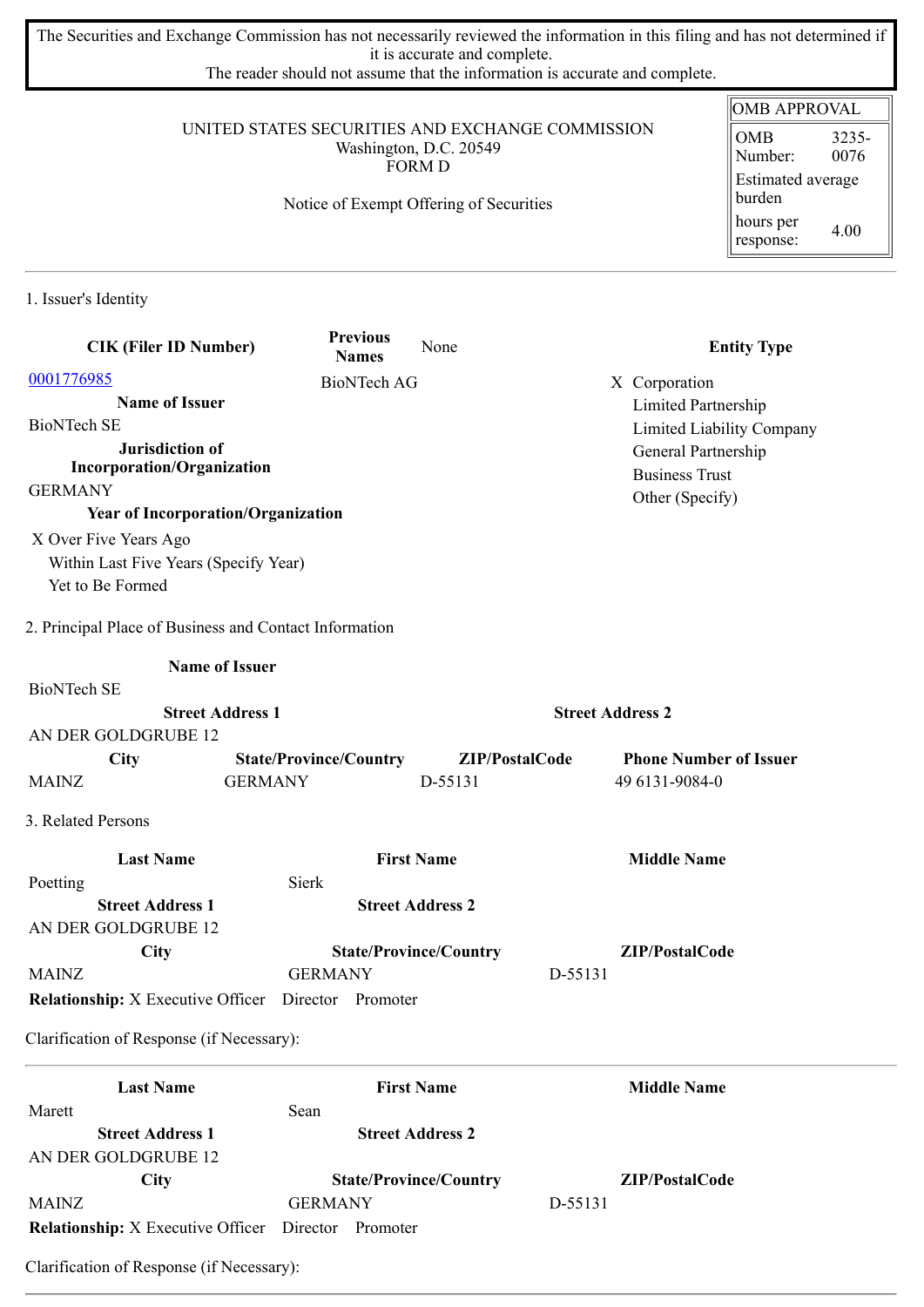| <b>Last Name</b>                                           | <b>First Name</b>                     | <b>Middle Name</b> |
|------------------------------------------------------------|---------------------------------------|--------------------|
| Sahin                                                      | Ugur                                  |                    |
| <b>Street Address 1</b>                                    | <b>Street Address 2</b>               |                    |
| AN DER GOLDGRUBE 12                                        |                                       |                    |
| City                                                       | <b>State/Province/Country</b>         | ZIP/PostalCode     |
| <b>MAINZ</b>                                               | <b>GERMANY</b>                        | D-55131            |
| <b>Relationship:</b> X Executive Officer                   | Director Promoter                     |                    |
| Clarification of Response (if Necessary):                  |                                       |                    |
| <b>Last Name</b>                                           | <b>First Name</b>                     | <b>Middle Name</b> |
| Holstein                                                   | Jens                                  |                    |
| <b>Street Address 1</b>                                    | <b>Street Address 2</b>               |                    |
| AN DER GOLDGRUBE 12                                        |                                       |                    |
| <b>City</b>                                                | <b>State/Province/Country</b>         | ZIP/PostalCode     |
| <b>MAINZ</b>                                               | <b>GERMANY</b>                        | D-55131            |
| <b>Relationship:</b> X Executive Officer Director Promoter |                                       |                    |
| Clarification of Response (if Necessary):                  |                                       |                    |
| <b>Last Name</b>                                           | <b>First Name</b>                     | <b>Middle Name</b> |
| Tureci                                                     | Ozlem                                 |                    |
| <b>Street Address 1</b>                                    | <b>Street Address 2</b>               |                    |
| AN DER GOLDGRUBE 12                                        |                                       |                    |
| <b>City</b>                                                | <b>State/Province/Country</b>         | ZIP/PostalCode     |
| <b>MAINZ</b>                                               | <b>GERMANY</b>                        | D-55131            |
| <b>Relationship:</b> X Executive Officer Director Promoter |                                       |                    |
| Clarification of Response (if Necessary):                  |                                       |                    |
| <b>Last Name</b>                                           | <b>First Name</b>                     | <b>Middle Name</b> |
| Richardson                                                 | Ryan                                  |                    |
| <b>Street Address 1</b>                                    | <b>Street Address 2</b>               |                    |
| AN DER GOLDGRUBE 12                                        |                                       |                    |
| City                                                       | <b>State/Province/Country</b>         | ZIP/PostalCode     |
| <b>MAINZ</b>                                               | <b>GERMANY</b>                        | D-55131            |
| <b>Relationship:</b> X Executive Officer Director Promoter |                                       |                    |
| Clarification of Response (if Necessary):                  |                                       |                    |
| <b>Last Name</b>                                           | <b>First Name</b>                     | <b>Middle Name</b> |
| Jeggle                                                     | Helmut                                |                    |
| <b>Street Address 1</b>                                    | <b>Street Address 2</b>               |                    |
| AN DER GOLDGRUBE 12                                        |                                       |                    |
| City                                                       | <b>State/Province/Country</b>         | ZIP/PostalCode     |
| <b>MAINZ</b>                                               | <b>GERMANY</b>                        | D-55131            |
| <b>Relationship:</b>                                       | Executive Officer X Director Promoter |                    |
| Clarification of Response (if Necessary):                  |                                       |                    |
| <b>Last Name</b>                                           | <b>First Name</b>                     | <b>Middle Name</b> |
| Motschmann                                                 | Michael                               |                    |
| <b>Street Address 1</b>                                    | <b>Street Address 2</b>               |                    |
| AN DER GOLDGRUBE 12                                        |                                       |                    |
| City                                                       | <b>State/Province/Country</b>         | ZIP/PostalCode     |
| <b>MAINZ</b>                                               | <b>GERMANY</b>                        | D-55131            |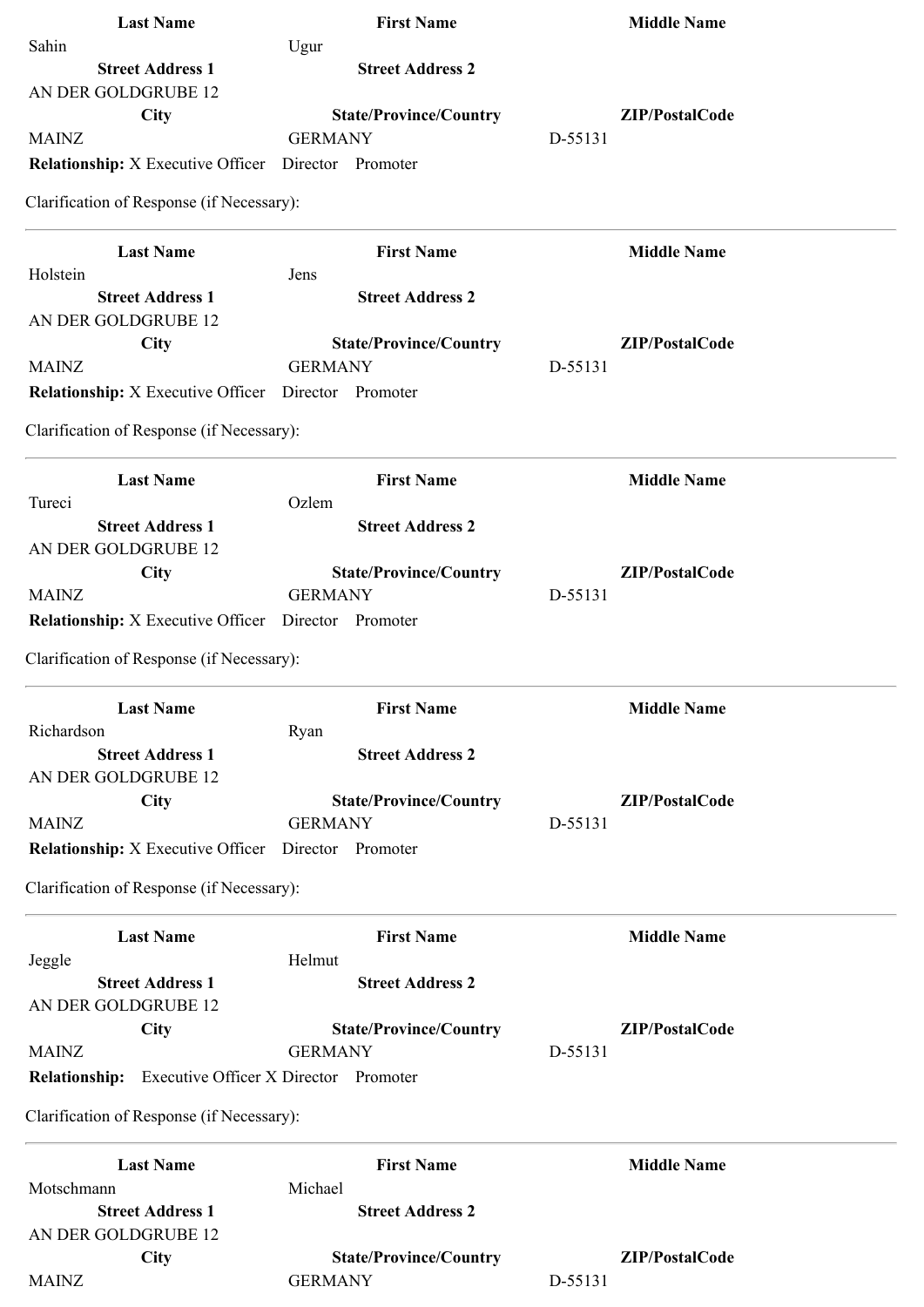# **Relationship:** Executive Officer X Director Promoter

Clarification of Response (if Necessary):

| <b>Last Name</b>                                              | <b>First Name</b>                     | <b>Middle Name</b> |
|---------------------------------------------------------------|---------------------------------------|--------------------|
| Huber                                                         | Christoph                             |                    |
| <b>Street Address 1</b>                                       | <b>Street Address 2</b>               |                    |
| AN DER GOLDGRUBE 12                                           |                                       |                    |
| <b>City</b>                                                   | <b>State/Province/Country</b>         | ZIP/PostalCode     |
| MAINZ                                                         | <b>GERMANY</b>                        | D-55131            |
| Executive Officer X Director Promoter<br><b>Relationship:</b> |                                       |                    |
| <b>Last Name</b><br>Wandschneider                             | <b>First Name</b><br>Ulrich           | <b>Middle Name</b> |
| <b>Street Address 1</b>                                       | <b>Street Address 2</b>               |                    |
| AN DER GOLDGRUBE 12                                           |                                       |                    |
| <b>City</b>                                                   | <b>State/Province/Country</b>         | ZIP/PostalCode     |
| <b>MAINZ</b>                                                  | <b>GERMANY</b>                        | D-55131            |
| <b>Relationship:</b>                                          | Executive Officer X Director Promoter |                    |
|                                                               |                                       |                    |

4. Industry Group

| Agriculture                                           |     | Health Care              | Retailing                 |
|-------------------------------------------------------|-----|--------------------------|---------------------------|
| Banking & Financial Services                          |     | X Biotechnology          | Restaurants               |
| <b>Commercial Banking</b>                             |     | Health Insurance         | Technology                |
| Insurance<br>Investing                                |     | Hospitals & Physicians   | Computers                 |
| <b>Investment Banking</b>                             |     | Pharmaceuticals          | Telecommunications        |
| Pooled Investment Fund                                |     | Other Health Care        | Other Technology          |
| Is the issuer registered as                           |     | Manufacturing            | Travel                    |
| an investment company under<br>the Investment Company |     | Real Estate              | Airlines & Airports       |
| Act of 1940?                                          |     | Commercial               | Lodging $&$ Conventions   |
| <b>Yes</b>                                            | No. | Construction             | Tourism & Travel Services |
| Other Banking & Financial Services                    |     | REITS & Finance          | Other Travel              |
| <b>Business Services</b>                              |     | Residential              | Other                     |
| Energy                                                |     | <b>Other Real Estate</b> |                           |
| Coal Mining                                           |     |                          |                           |

### 5. Issuer Size

Oil & Gas

Other Energy

Electric Utilities

Energy Conservation

Environmental Services

| <b>Revenue Range</b>      | OR | <b>Aggregate Net Asset Value Range</b> |
|---------------------------|----|----------------------------------------|
| No Revenues               |    | No Aggregate Net Asset Value           |
| $$1 - $1,000,000$         |    | $$1 - $5,000,000$                      |
| $$1,000,001 - $5,000,000$ |    | $$5,000,001 - $25,000,000$             |
| $$5,000,001$ -            |    | $$25,000,001 - $50,000,000$            |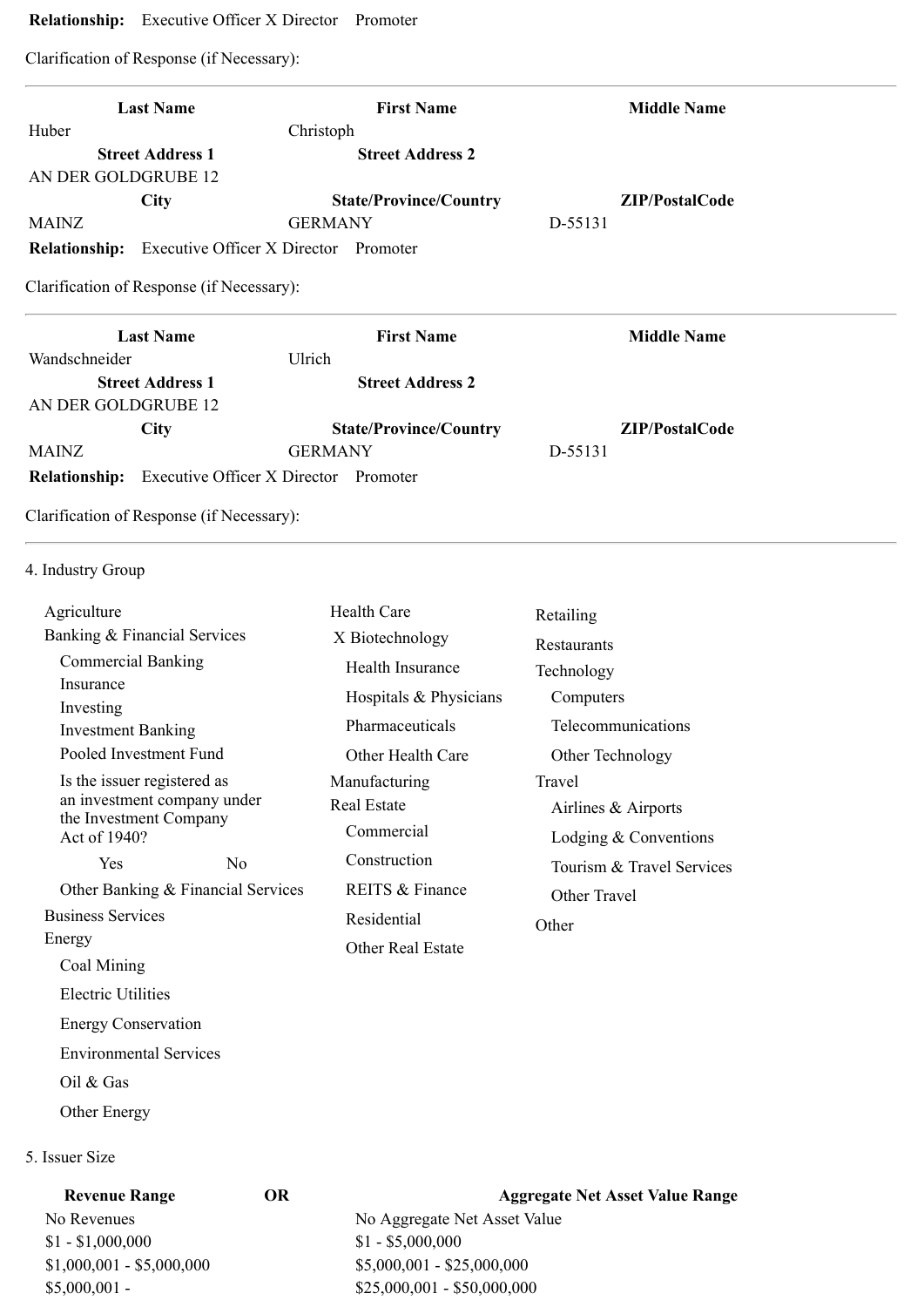| \$25,000,000                     |                                                                          |
|----------------------------------|--------------------------------------------------------------------------|
| $$25,000,001$ -<br>\$100,000,000 | \$50,000,001 - \$100,000,000                                             |
| X Over \$100,000,000             | Over \$100,000,000                                                       |
| Decline to Disclose              | Decline to Disclose                                                      |
| Not Applicable                   | Not Applicable                                                           |
|                                  | 6. Federal Exemption(s) and Exclusion(s) Claimed (select all that apply) |
|                                  | Investment Company Act Section 3(c)                                      |

|                                              | $\mu$ . The company of $\mu$ is the section $\sigma(\mathbf{v})$ |                    |  |
|----------------------------------------------|------------------------------------------------------------------|--------------------|--|
| Rule $504(b)(1)$ (not (i), (ii) or (iii))    | Section $3(c)(1)$                                                | Section $3(c)(9)$  |  |
| Rule 504 (b) $(1)(i)$                        | Section $3(c)(2)$                                                | Section $3(c)(10)$ |  |
| Rule 504 (b) $(1)(ii)$                       | Section $3(c)(3)$                                                | Section $3(c)(11)$ |  |
| Rule $504$ (b) $(1)(iii)$<br>$X$ Rule 506(b) | Section $3(c)(4)$                                                | Section $3(c)(12)$ |  |
| Rule $506(c)$                                | Section $3(c)(5)$                                                | Section $3(c)(13)$ |  |
| Securities Act Section $4(a)(5)$             | Section $3(c)(6)$                                                | Section $3(c)(14)$ |  |
|                                              | Section $3(c)(7)$                                                |                    |  |

# 7. Type of Filing

- X New Notice Date of First Sale 2022-04-11 First Sale Yet to Occur Amendment
- 8. Duration of Offering

Does the Issuer intend this offering to last more than one year? Yes X No

- 9. Type(s) of Securities Offered (select all that apply)
- X Equity Pooled Investment Fund Interests Debt Tenant-in-Common Securities Option, Warrant or Other Right to Acquire Another Security Mineral Property Securities Security to be Acquired Upon Exercise of Option, Warrant or Other Right to Acquire Security<br>Other Right to Acquire Security
- 10. Business Combination Transaction

Is this offering being made in connection with a business combination transaction, such is this oriening being made in connection with a business combination transaction, such  $Y$ es X No as a merger, acquisition or exchange offer?

Clarification of Response (if Necessary):

11. Minimum Investment

Minimum investment accepted from any outside investor \$0 USD

12. Sales Compensation

**States** 

| Recipient                                                                                  |                      | Recipient CRD Number X None                 |                    |
|--------------------------------------------------------------------------------------------|----------------------|---------------------------------------------|--------------------|
| (Associated) Broker or Dealer X None                                                       |                      | (Associated) Broker or Dealer CRD<br>Number | X None             |
| <b>Street Address 1</b>                                                                    |                      | <b>Street Address 2</b>                     |                    |
| City                                                                                       |                      | State/Province/Country                      | ZIP/Postal<br>Code |
| State(s) of Solicitation (select all that apply)<br>Check "All States" or check individual | All<br><b>States</b> | Foreign/non-US                              |                    |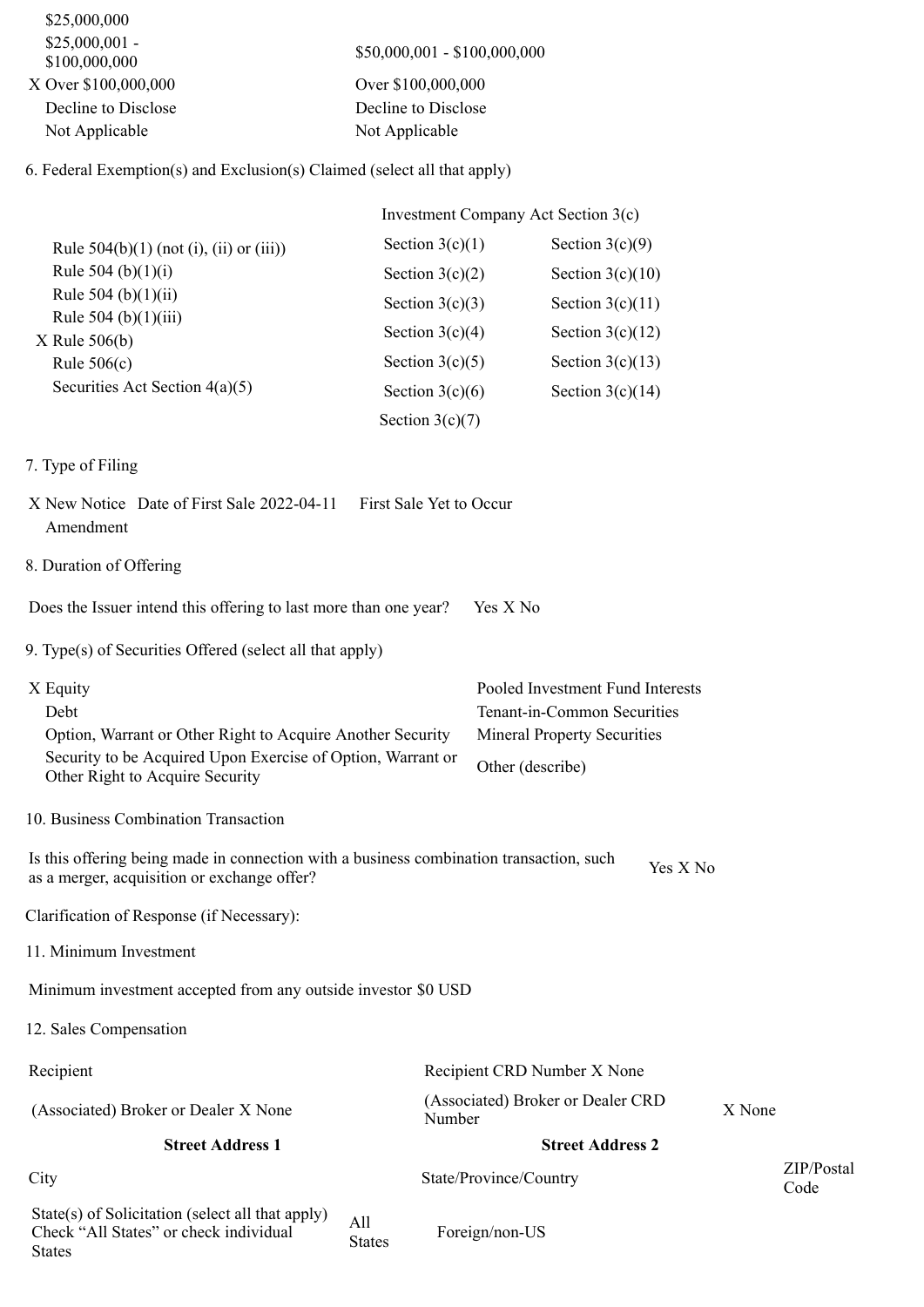13. Offering and Sales Amounts

Total Offering Amount \$149,999,985 USD or Indefinite Total Amount Sold \$149,999,985 USD Total Remaining to be Sold \$0 USD or Indefinite

Clarification of Response (if Necessary):

14. Investors

Select if securities in the offering have been or may be sold to persons who do not qualify as accredited investors, and enter the number of such non-accredited investors who already have invested in the offering. Regardless of whether securities in the offering have been or may be sold to persons who do not qualify as accredited investors, enter the total number of investors who already have invested in the offering:

15. Sales Commissions & Finder's Fees Expenses

Provide separately the amounts of sales commissions and finders fees expenses, if any. If the amount of an expenditure is not known, provide an estimate and check the box next to the amount.

1

| <b>Sales Commissions</b> | \$0 USD Estimate |  |
|--------------------------|------------------|--|
| Finders' Fees            | \$0 USD Estimate |  |

Clarification of Response (if Necessary):

16. Use of Proceeds

Provide the amount of the gross proceeds of the offering that has been or is proposed to be used for payments to any of the persons required to be named as executive officers, directors or promoters in response to Item 3 above. If the amount is unknown, provide an estimate and check the box next to the amount.

\$0 USD Estimate

Clarification of Response (if Necessary):

Signature and Submission

Please verify the information you have entered and review the Terms of Submission below before signing and clicking SUBMIT below to file this notice.

# Terms of Submission

In submitting this notice, each issuer named above is:

- Notifying the SEC and/or each State in which this notice is filed of the offering of securities described and undertaking to furnish them, upon written request, in the accordance with applicable law, the information furnished to offerees.\*
- Irrevocably appointing each of the Secretary of the SEC and, the Securities Administrator or other legally designated officer of the State in which the issuer maintains its principal place of business and any State in which this notice is filed, as its agents for service of process, and agreeing that these persons may accept service on its behalf, of any notice, process or pleading, and further agreeing that such service may be made by registered or certified mail, in any Federal or state action, administrative proceeding, or arbitration brought against the issuer in any place subject to the jurisdiction of the United States, if the action, proceeding or arbitration (a) arises out of any activity in connection with the offering of securities that is the subject of this notice, and (b) is founded, directly or indirectly, upon the provisions of: (i) the Securities Act of 1933, the Securities Exchange Act of 1934, the Trust Indenture Act of 1939, the Investment Company Act of 1940, or the Investment Advisers Act of 1940, or any rule or regulation under any of these statutes, or (ii) the laws of the State in which the issuer maintains its principal place of business or any State in which this notice is filed.
- Certifying that, if the issuer is claiming a Regulation D exemption for the offering, the issuer is not disqualified from relying on Rule 504 or Rule 506 for one of the reasons stated in Rule 504(b)(3) or Rule 506(d).

Each Issuer identified above has read this notice, knows the contents to be true, and has duly caused this notice to be signed on its behalf by the undersigned duly authorized person.

For signature, type in the signer's name or other letters or characters adopted or authorized as the signer's signature.